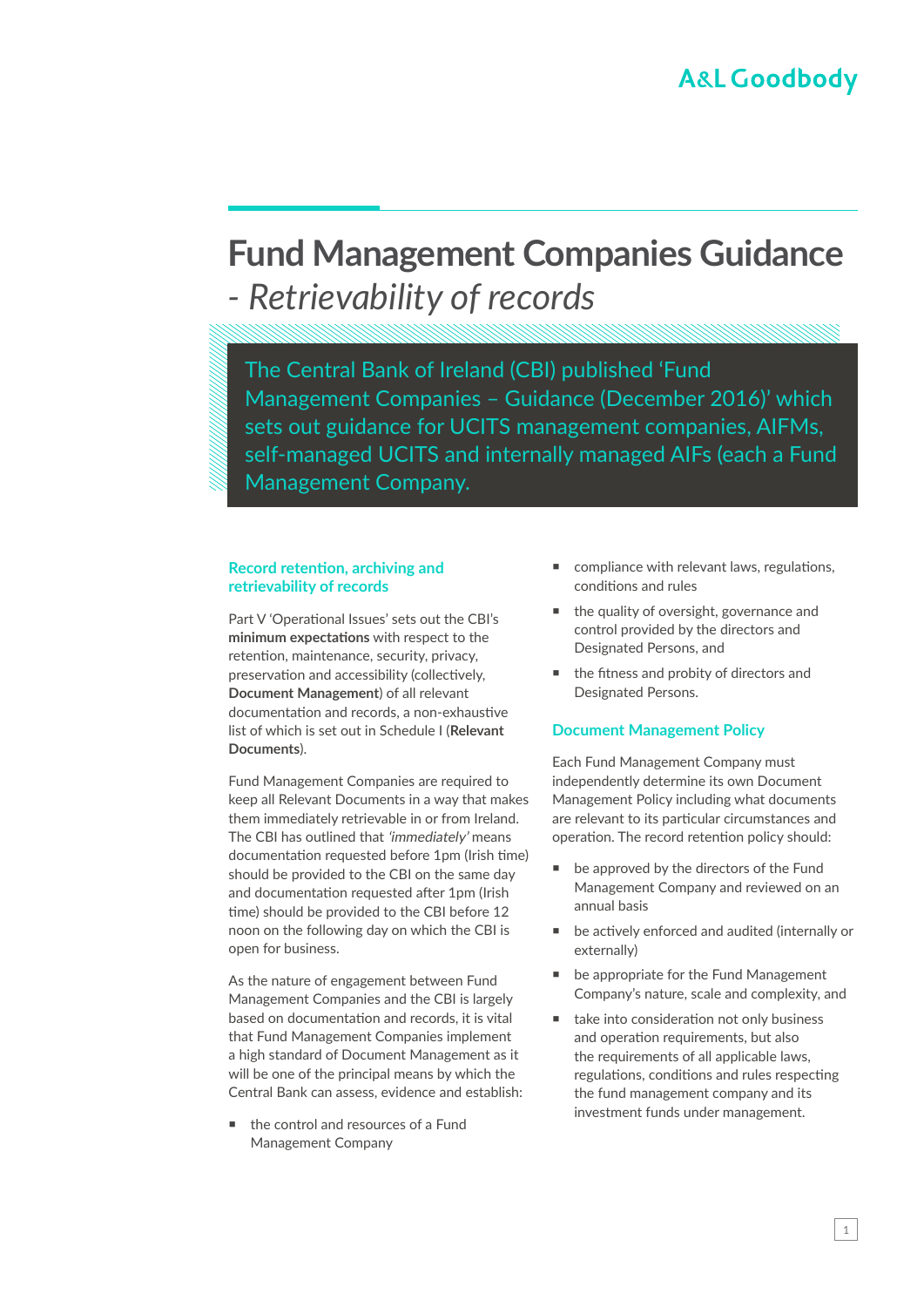### **A&L Goodbody**

#### **Practical Decisions for Fund Management Companies**

The board of each Fund Management Company must decide how the best practical way of adhering to the guidance. They must decide, subject to relevant laws, regulations, conditions and rules:

- whether Relevant Documents should be retained in hard or electronic format, or as original or copy doc
- the location(s) where Relevant Documents are stored
- the period of retention, the method for retrieving Relevant Documents
- how to ensure immediate and unfettered access to Relevant Documents
- how to ensure security and privacy; and
- $\blacksquare$  how to ensure the document destruction policy is strictly enforced (?)

#### **CBI Minimum Requirements**

The CBI will require that each Fund Management Company has a clearly defined and understandable records retention schedule in place and we can provide an example of this schedule.

The CBI require that Relevant Documents should be easily identifiable as pertaining to the fund management company and the investment funds under its management and the governance of both. Each Relevant Document must have a full audit trail in place to provide assurance and proof that there are sufficient procedures and processes in place which will robustly protect against and seek to avoid any manipulation of hard copy or electronic (soft-copy) documents and record any manipulations should they occur.

Relevant Documents should be sufficient to demonstrate both control and compliance with the provisions of relevant laws, regulations, conditions and rules.

Each Fund Management Company should have immediate and unfettered access to Relevant Documents. This means having equal access to documents held locally (in Ireland) and remotely (in other jurisdictions), including those held within group companies and/or third party service supplier networks. The Relevant Documents should be readily accessible, easily retrievable and available on request by the CBI within the time periods set out above.

For meetings with the CBI at the registered offices of the Fund Management Company, the attending directors and Designated Persons should be in a position to produce all Relevant Documents upon request by the CBI .

A Fund Management Company's directors should ensure, through contractual arrangements or by other means, that they and the Designated Persons have and will retain at all times immediate and unfettered access to all Relevant Documents.

A Fund Management Company that fails to provide any Relevant Documents in the timeline and form reasonably required by the CBI may be viewed by the CBI as not having provided the Relevant Documents in compliance with the regulatory requirements described above.